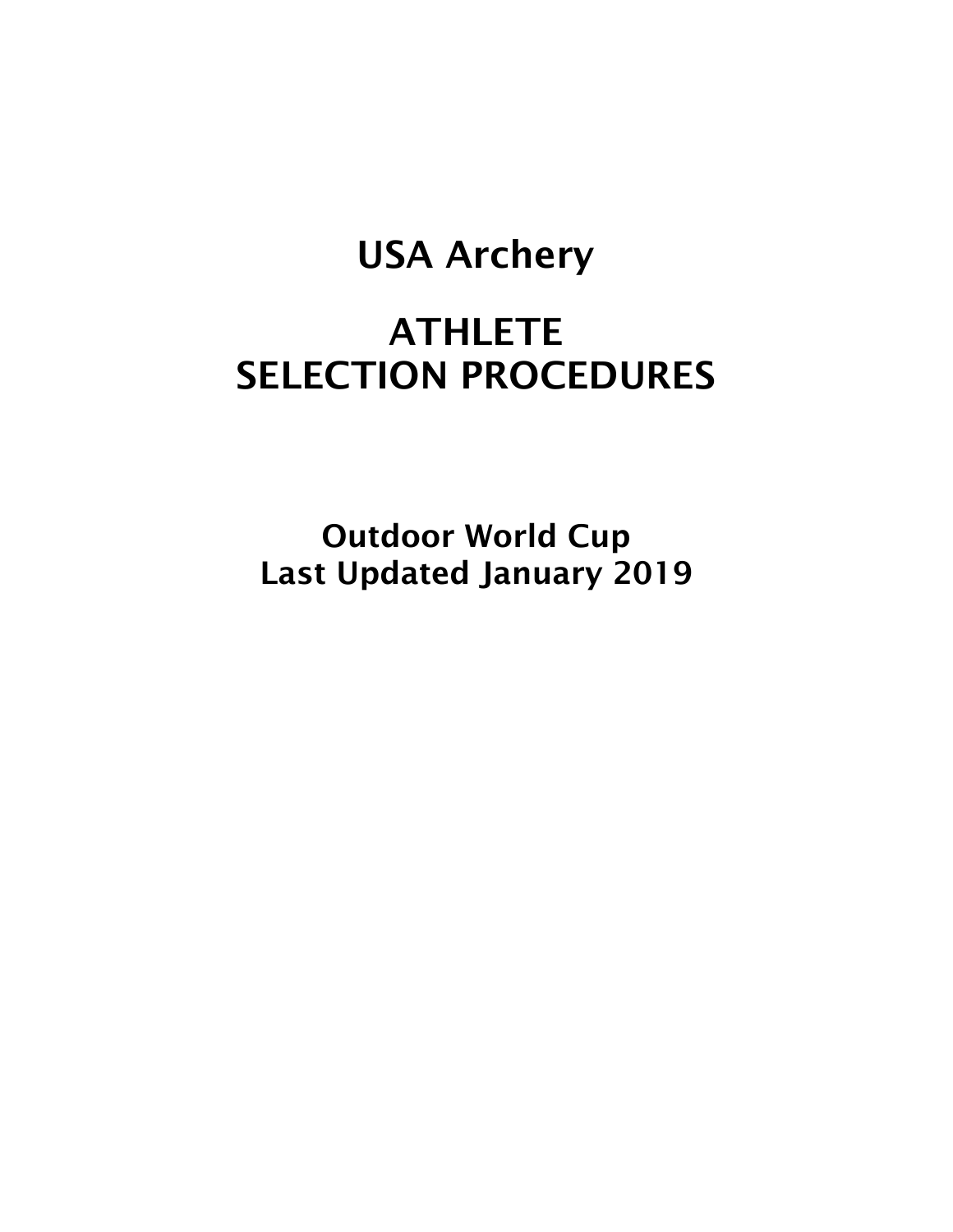# **Overview**

Athletes will be selected to attend World Archery Outdoor World Cup events each year based on the National Ranking System (NRS), current year World Archery Outdoor World Cup Final individual ranking points, and in some cases the Minimum Qualifying Scores (MQS) or current year's World Championships Team Trials or Olympic Team Trials. Funding for events will vary from year to year based on budgets. Budgets are normally finalized by December of the prior year.

### Minimum Qualifying Scores: Eligibility and Funding

In order for an archer to be selected to a World Cup 3 or World Cup 4 team for a funded position, that archer must have shot the Minimum Qualifying Score (MQS) provided in Table 1. at a United States Archery Team (USAT) Event and/or World Ranking Event within the current calendar year.

| Table 1.                                               |            |
|--------------------------------------------------------|------------|
| <b>Gender and Bow Type</b>                             | <b>MQS</b> |
| Recurve Women                                          | 625        |
| Recurve Men                                            | 650        |
| Compound Women                                         | 680        |
| Compound Men                                           | 695        |
| For 2020 the MOS will be applied to all World Cup Ever |            |

Note: For 2020 the MQS will be applied to all World Cup Events.

# Exceptions

- 1.The exception to is that in Olympic and World Championship years, the World Cup event prior to the World Championships or Olympics, may be used for World Championship and Olympic Team Training. In the event that an Outdoor World Cup event is used for this type of training:
	- a. The final team (top 3 archers per division) selected for the World Championships or Olympic Team will be appointed to the Outdoor World Cup Team. This exception will be posted in the Selection Procedures for that Olympic or World Championship event.
		- i. The MQS will not be required for selection or funding for the individuals selected to a World Cup team based on their selection to a World Championship or Olympic Team.
	- b. Only the final top three archers from the World Championship or Olympic Team Trials will be selected to the World Cup team (not the alternate). These individuals will also have automatic placement for World Cup Team Round competition. Additionally, these individuals will be selected for the Mixed Team Round in order of their placement in the qualification round at the event. The fourth position for a World Cup team will be selected based on the following criteria:
		- i. Top 10 World Archery Outdoor World Cup individual rankings for that year.
		- ii. If no archers are ranked in the top 10 of the World Archery Outdoor World Cup individual rankings for the current year, archers will be selected based on the Outdoor World Cup Selection Procedures for the corresponding World Cup event.

## Outdoor World Cup Selection Procedures

#### 1. FIRST WORLD CUP - RECURVE AND COMPOUND SELECTION

- 1.1 The four highest ranked archers based on the final Senior NRS of the previous year will be selected to attend.
	- 1.1.1 Ties for the fourth position will be broken by the highest placement at the most recent USA Archery National Target Championships with the higher-ranking archer being selected to the team.
	- 1.1.2 If one or more archers declines to attend the event, the funded positions on the team will be offered by order of placement to the top ten archers from the Senior NRS as of December  $31<sup>st</sup>$  of the previous year followed by the top four Junior USAT archers as of December 31<sup>st</sup> of the previous year.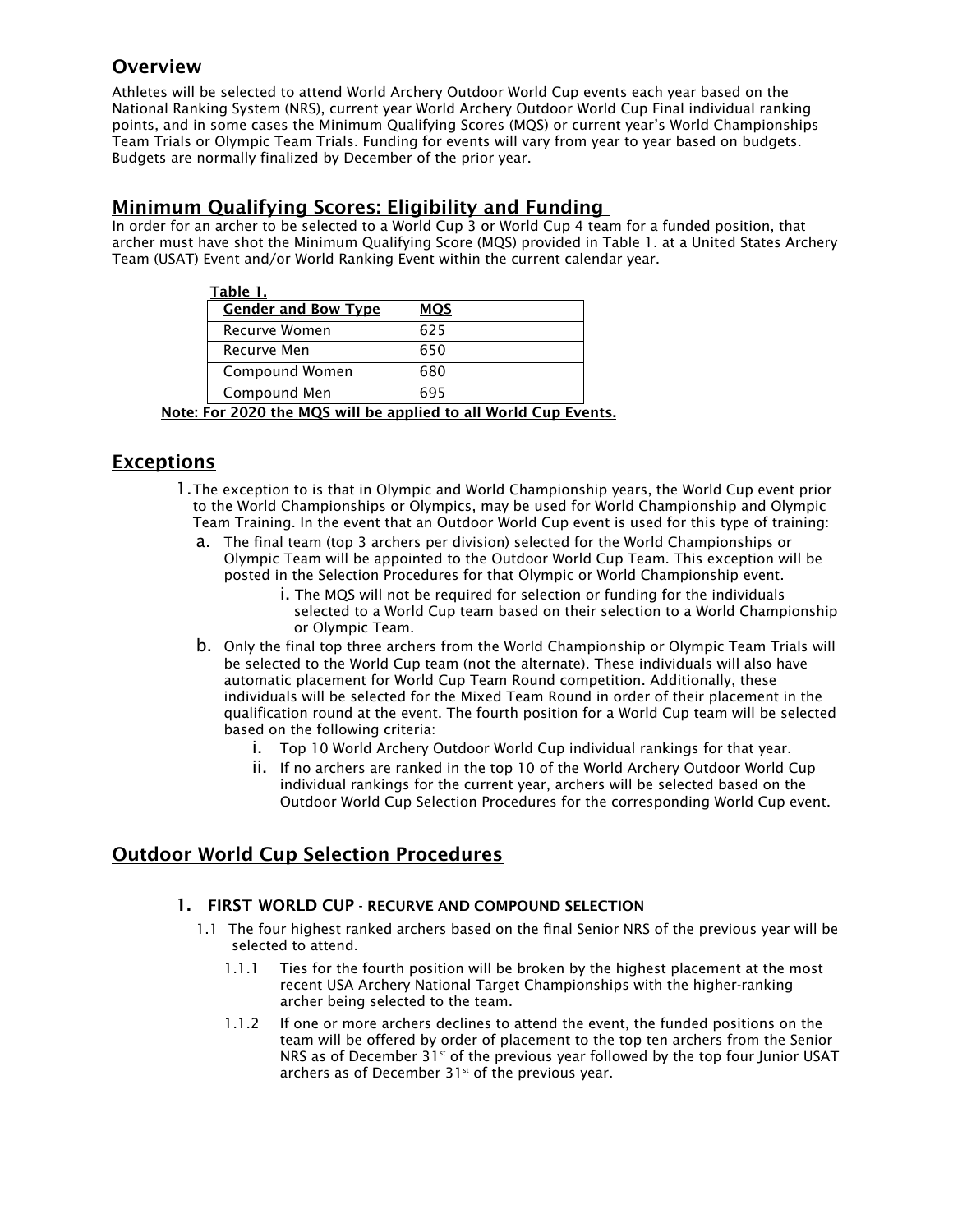- 1.1.3 Any remaining positions will then be offered by order of placement to any archers in Senior NRS as of December  $31<sup>st</sup>$  of the previous year.
- 1.1.4 Athletes must commit to attending by written response to USA Archery 60 days prior to the start of the event.

#### 2. SECOND WORLD CUP-RECURVE AND COMPOUND SELECTION

- 2.1 The four highest ranked archers based on the final Senior NRS of the previous year will be selected to attend.
	- 2.1.1 Ties for the fourth position will be broken by the highest placement at the most recent USA Archery National Target Championships with the higher-ranking archer being selected to the team.
	- 2.1.2 If one or more archers declines to attend the event, the funded positions on the team will be offered by order of placement to the top ten archers from the Senior NRS as of December 31<sup>st</sup> of the previous year, followed by the top four Junior USAT archers as of December  $31<sup>st</sup>$  of the previous year.
	- 2.1.3 Any remaining positions will then be offered by order of placement to any archers in the Senior NRS as of December  $31<sup>st</sup>$  of the previous year.
	- 2.1.4 Athletes must commit to attending by written response to USA Archery 60 days prior to the start of the event.

#### 3. THIRD WORLD CUP- RECURVE AND COMPOUND SELECTION

- $\overline{3}$ .1 First priority will go to any archers ranked (up to four archers per gender and division total) in the top 10 of the World Archery Outdoor World Cup individual rankings 30 days prior to the event. If there are more than four archers per gender and division ranked in the top 10 of the World Archery Outdoor World Cup individual rankings, the four highest ranked archers will be given priority. If there is a tie for the 4th position, it will be broken by the Senior NRS 30 days prior to the start of the 3rd World Cup.
	- 3.1.1 If less than four archers are ranked in the top 10 of the World Archery Outdoor World Cup individual rankings or if one or more archers declines to attend the event, the remaining funded positions will be filled based on the current Senior NRS 30 days before the start of the  $3<sup>rd</sup>$  World Cup. These positions will be offered by order of placement to the top ten archers from the current Senior NRS, who have met the MQS within the current calendar year, followed by the current top four Junior USAT archers who have met the MQS within the current calendar year. Any remaining positions will then be offered by order of placement to any archers in the Senior NRS as of December  $31<sup>st</sup>$  of the previous year who did not meet the MOS.
		- 3.1.1.1 For funded events, athletes who have not meet the MQS within the current calendar year will be required to self-fund to the event.
	- 3.1.2 Athletes must verify they have met the MQS by completing the MQS Verification Form and commit to attending by written response to USA Archery 30 days prior to the start of the event.

#### 4. FOURTH WORLD CUP-RECURVE AND COMPOUND SELECTION

- 4.1 First priority will go to any archers ranked (up to four archers per gender and division total) in the top 10 of the World Archery Outdoor World Cup individual rankings 60 days prior to the event. If there are more than four archers per gender and division ranked in the top 10 of the World Archery Outdoor World Cup individual rankings, the four highest ranked archers will be given priority. If there is a tie for the 4th position, it will be broken by the Senior NRS 60 days prior to the start of the 4th World Cup.
	- 4.1.1 If less than four archers are ranked in the top 10 of the World Archery Outdoor World Cup individual rankings or if one or more archers declines to attend the event, the remaining funded positions will be filled based on the current Senior NRS 60 days before the start of the  $4<sup>th</sup>$  World Cup. These positions will be offered by order of placement to the top ten archers from the current Senior NRS, who have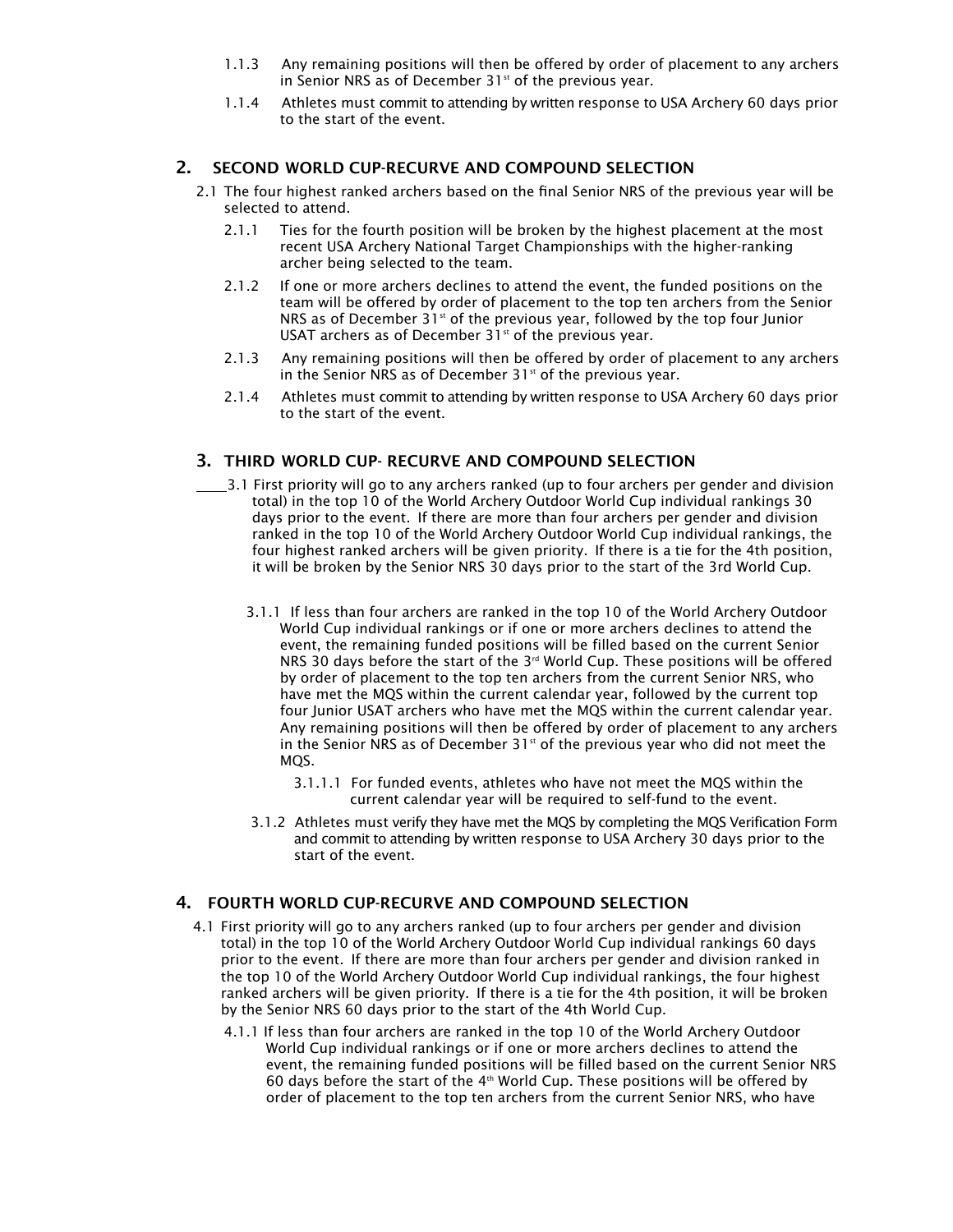met the MQS within the calendar year, followed by the current top four Junior USAT archers who have met the MQS within the calendar year. Any remaining positions will then be offered by order of placement to any archers in the Senior NRS as of December  $31<sup>st</sup>$  of the previous year who did not meet the MQS.

- 4.1.1.1 For funded events, athletes who have not meet the MQS within the current calendar year will be required to self-fund to the event.
- 4.1.2 Athletes must verify they have met the MQS by completing the MQS Verification Form and commit to attending by written response to USA Archery 60 days prior to the start of the event.

#### **5.** World Cup Team and Mixed Team Event Selection

#### 5.1 TEAM ROUND

 When selecting the athletes for the World Cup Team Round competitions, first priority will be given to the three (3) archers per gender in each division with the highest qualification round score at the event. If two athletes tie for the third position in their division, then the athlete with the higher Senior NRS at that time, will be chosen for the team round competition.

 5.1.1 In Olympic and World Archery Outdoor Championships' years, please refer to "Exceptions 1.b" at the top of this document.

#### 5.2 MIXED TEAM ROUND

When selecting the athletes for the World Cup Mixed Team Round competition, first priority will be given to the male and female archers with the highest qualification round score at the event. If two athletes tie for the highest ranked position in their division, then the athlete with the higher Senior NRS at that time, will be chosen for the mixed team round competition.

## **6.** World Cup Final - Mixed Team Event Selection

- 6.1 When selecting athletes for the World Cup Final Mixed Team Round competition, first priority will be given to the athlete who earned an individual slot in the World Archery Outdoor World Cup Final. If multiple athletes qualified individually for the World Cup Final in their division, then the selection is made based on the following:
	- 6.1.1 Points earned by the athlete during the year's Outdoor World Cup Mixed Team Round from the final placement of the Mixed Team Round competitions.
	- 6.1.2 If athletes are still tied in points earned during Mixed Team Round competitions, then the athlete with higher Outdoor World Cup Ranking Points from the current year will be chosen to shoot the Mixed Team Event.
	- 6.1.3 If athletes are still tied, then the positions will be offered by order of placement based on the current Senior NRS 60 days prior to the date of the event.

### 7. International Events

If international invitational event(s) become available throughout the year, invitations to participate will be extended to the highest-ranking archers by the following criteria:

- 7.1 Individuals will be selected to the team based on the Senior NRS 60-days prior to the date of the international event. If the invitation is received after the 60 days' timeframe, individuals will be selected as of the date the invitation is received. These positions will be offered by order of placement to the top ten archers from the current Senior NRS, followed by the current top four Junior USAT archers. Any remaining positions will then be offered by order of placement to any archers in the Senior NRS as of December 31 $\mathrm{^{st}}$ of the previous year.
	- 7.1.1 If the "60-day prior" to the event timing falls over the top of a current NRS ranking event, the results of the NRS ranking upon completion of that event will be used to determine the selection of the team.